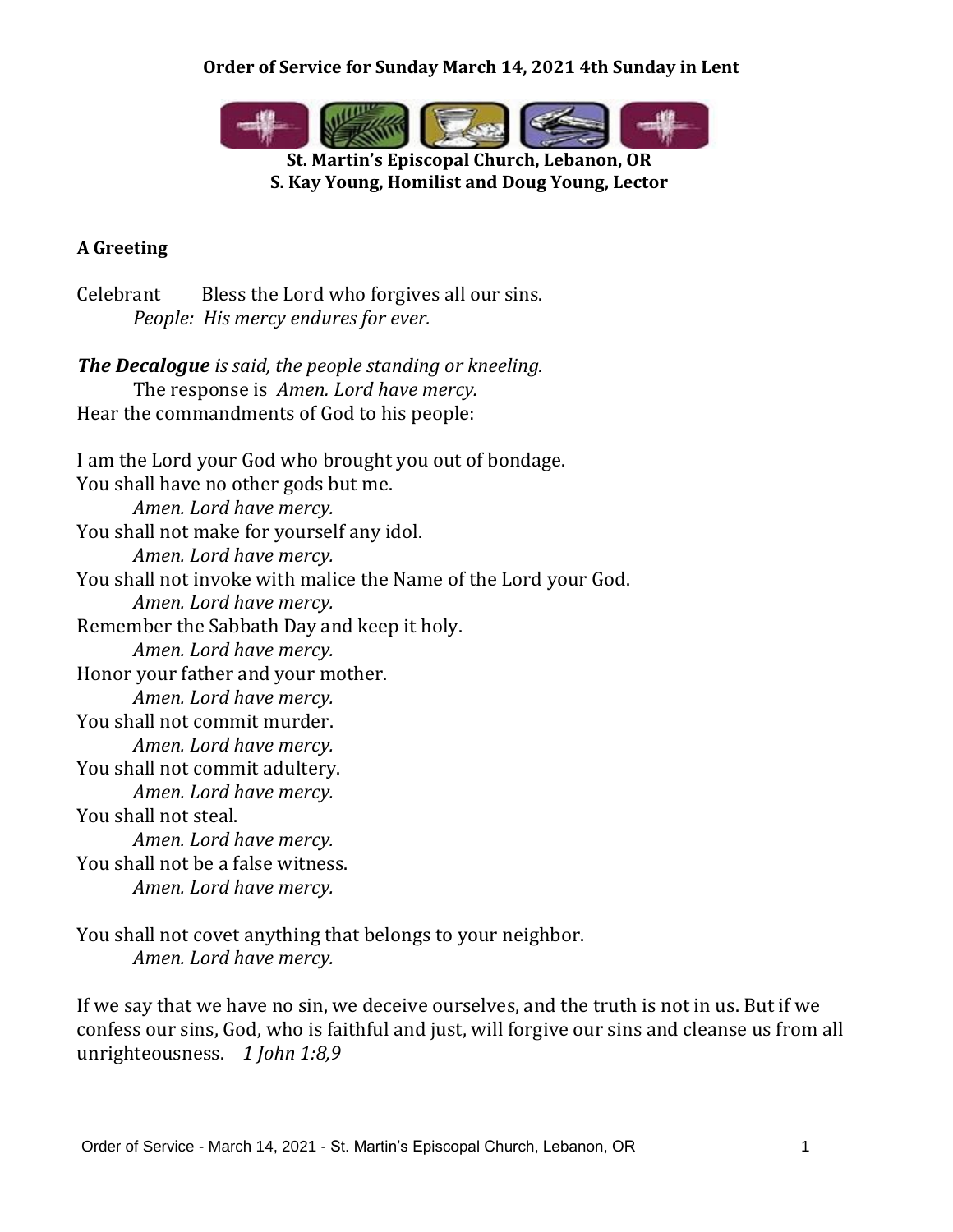## **Let us confess our sins against God and our neighbor.**

*Silence may be kept.*

## *Minister and People*

Most merciful God, we confess that we have sinned against you in thought, word, and deed, by what we have done, and by what we have left undone. We have not loved you with our whole heart; we have not loved our neighbors as ourselves. We are truly sorry and we humbly repent. For the sake of your Son Jesus Christ, have mercy on us and forgive us; that we may delight in your will, and walk in your ways, to the glory of your Name. *Amen.*

> Lord have mercy *Christ have mercy* Lord have mercy

**Today's Collect:** Gracious Father, whose blessed Son Jesus Christ came down from heaven to be the true bread which gives life to the world: Evermore give us this bread, that he may live in us, and we in him; who lives and reigns with you and the Holy Spirit, one God, now and for ever. *Amen.*

#### **First Lesson -- Numbers 21:4-9**

From Mount Hor the Israelites set out by the way to the Red Sea, to go around the land of Edom; but the people became impatient on the way. The people spoke against God and against Moses, "Why have you brought us up out of Egypt to die in the wilderness? For there is no food and no water, and we detest this miserable food." Then the Lord sent poisonous serpents among the people, and they bit the people, so that many Israelites died. The people came to Moses and said, "We have sinned by speaking against the Lord and against you; pray to the Lord to take away the serpents from us." So Moses prayed for the people. And the Lord said to Moses, "Make a poisonous serpent, and set it on a pole; and everyone who is bitten shall look at it and live." So Moses made a serpent of bronze, and put it upon a pole; and whenever a serpent bit someone, that person would look at the serpent of bronze and live.

- Hear what the Spirit is saying to God's People
- Thanks be to God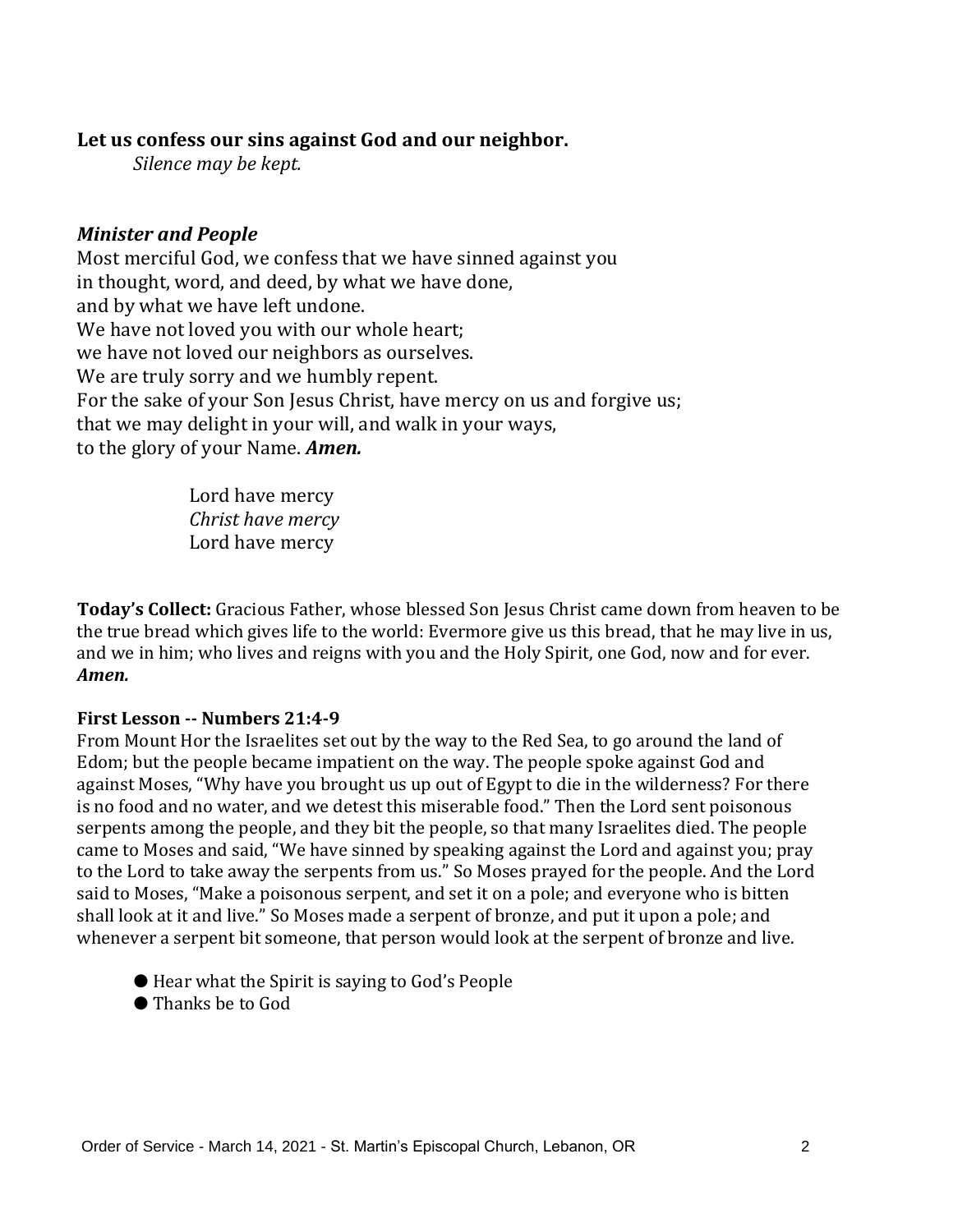#### **Psalm 107:1-3, 17-22**

- 1 Give thanks to the Lord, for he is good, \* and his mercy endures for ever. 2 Let all those whom the Lord has redeemed proclaim \* that he redeemed them from the hand of the foe. 3 He gathered them out of the lands; \* from the east and from the west, from the north and from the south. 17 Some were fools and took to rebellious ways; \* they were afflicted because of their sins. 18 They abhorred all manner of food \* and drew near to death's door. 19 Then they cried to the Lord in their trouble, \* and he delivered them from their distress. 20 He sent forth his word and healed them  $*$ and saved them from the grave. 21 Let them give thanks to the Lord for his mercy  $*$ and the wonders he does for his children.
- 22 Let them offer a sacrifice of thanksgiving \* and tell of his acts with shouts of joy.

# **Second Lesson – Ephesians 2:1-10**

You were dead through the trespasses and sins in which you once lived, following the course of this world, following the ruler of the power of the air, the spirit that is now at work among those who are disobedient. All of us once lived among them in the passions of our flesh, following the desires of flesh and senses, and we were by nature children of wrath, like everyone else. But God, who is rich in mercy, out of the great love with which he loved us even when we were dead through our trespasses, made us alive together with Christ-- by grace you have been saved-- and raised us up with him and seated us with him in the heavenly places in Christ Jesus, so that in the ages to come he might show the immeasurable riches of his grace in kindness toward us in Christ Jesus. For by grace you have been saved through faith, and this is not your own doing; it is the gift of God-- not the result of works, so that no one may boast. For we are what he has made us, created in Christ Jesus for good works, which God prepared beforehand to be our way of life.

- Hear what the Spirit is saying to God's People
- Thanks be to God

# **A Reading from the Gospel of John 3:14-21**

Jesus said, "Just as Moses lifted up the serpent in the wilderness, so must the Son of Man be lifted up, that whoever believes in him may have eternal life.

"For God so loved the world that he gave his only Son, so that everyone who believes in him may not perish but may have eternal life.

"Indeed, God did not send the Son into the world to condemn the world, but in order that the world might be saved through him. Those who believe in him are not condemned; but those who do not believe are condemned already, because they have not believed in the name of the only Son of God. And this is the judgment, that the light has come into the world, and people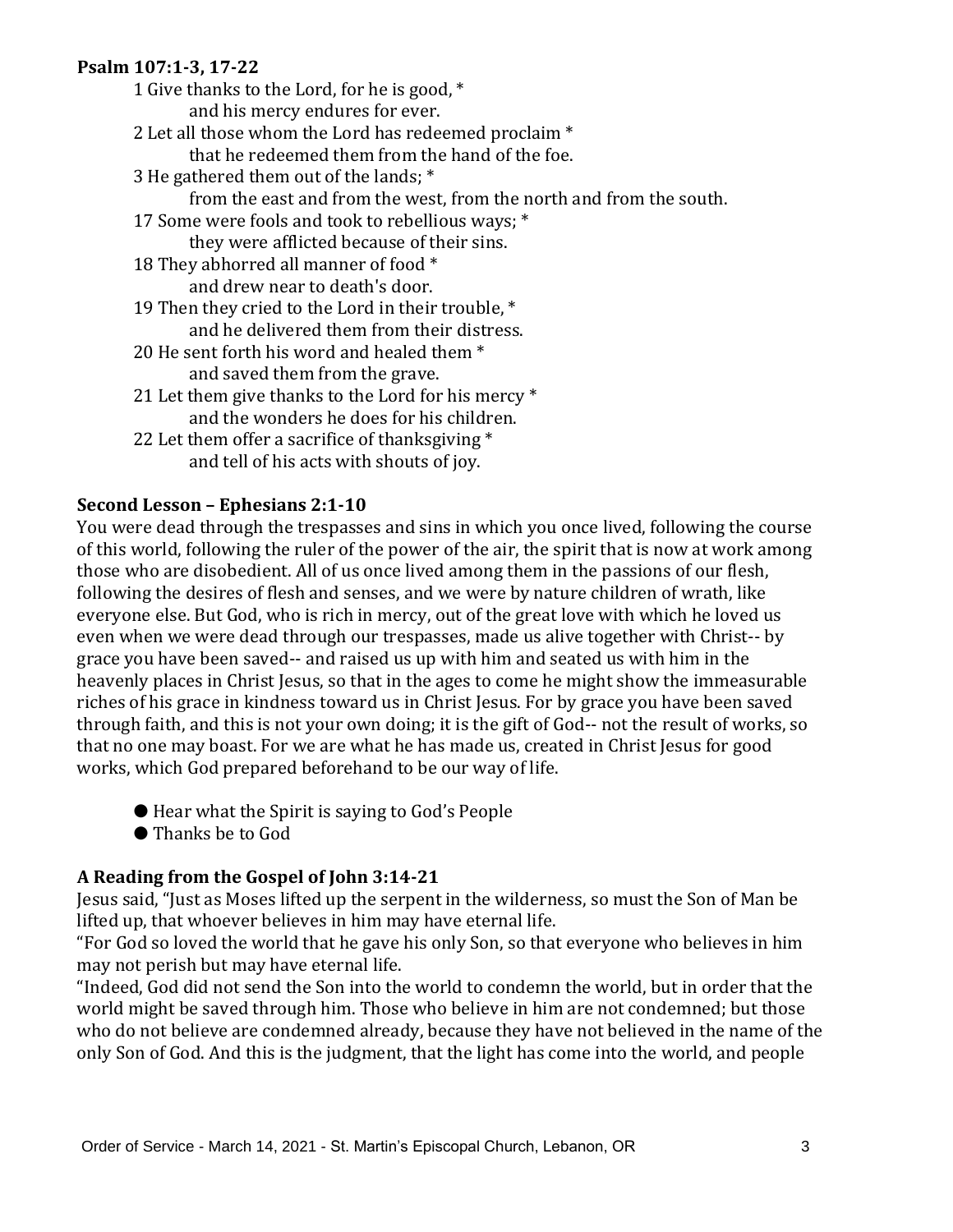loved darkness rather than light because their deeds were evil. For all who do evil hate the light and do not come to the light, so that their deeds may not be exposed. But those who do what is true come to the light, so that it may be clearly seen that their deeds have been done in God."

- This is the Gospel of the Lord
- Thanks be to God

#### **Homily "Snake on a Stick**" by S. Kay Young, for 4th Sunday of Lent, Year B, on John3:14-21

Today is a study of human nature. Poor Moses, who had to tell the people they were almost there, but they had to go AROUND Edom. They were walking in their own footprints. Folks younger than 40 didn't remember another, "normal" life. They had grown up in the desert. "There is no water, no food, and that manna is awful." Even their blessings had become something to complain about. Sound familiar? There's nothing on TV, and I've binged anything good. Kids are cranky; we're possibly in the home stretch, and we're in full throated complaint mode. I honestly hope God doesn't sent us poisonous fire snakes in reproach for our unbelief! The fire snakes bit painfully and many died.

So the people called on Moses and Moses called on God, and we have the serpent on a pole. You've seen this symbol on every ambulance. It's the Rod of Asclepius, a Greek symbol. The snake was considered a symbol of renewal by shedding its skin; of healing, and rebirth. Rather a two edged sword, to mix metaphors. The people were merely to look upon this thing and they would be healed. I find it interesting that it did not prevent them from being bitten; it would not take away their sin or their pain and it did not take away the snakes. It was a reminder to look up to God for healing.

 Eight hundred years later King Hezekiah had the snake on a stick, which he called Nehushtan, or brazen snake, destroyed. The people had been lighting incense before it for a long time. It had become an idol, and God was pleased to see him destroy it, according to 2 Kings. Again even the blessing was used badly by our human nature.

In the Gospel today Nicodemus comes to Jesus by night in unbelief. He was a Pharisee, a religious leader of the Jewish people, who had much to lose by following Jesus. And Jesus tries to explain the unexplainable. Nicodemus was acquainted with the story of Moses and the serpent. So Jesus told him that He, the Son of Man would have to be lifted up in like manner.

Jesus is God, but human nature has not changed too much in 2,800 years. We are coming to the end of Lent, the undoing of Jesus. I think that this lent we are being called to look at our blessings, and to examine our faith. Like the courageous man Nicodemus we need to seek out Jesus and inquire about our faith. Has it become automatic and rote? Are we clinging to practices that were once relevant but no longer serve us or God? Giving up chocolate is not helping those Jesus Himself asked us to help. Our works are not what saves us, but shouldn't we look at them from time to time as life around us changes? John tells us in his letter to the Ephesians that we have been raised up with Christ and seated with him.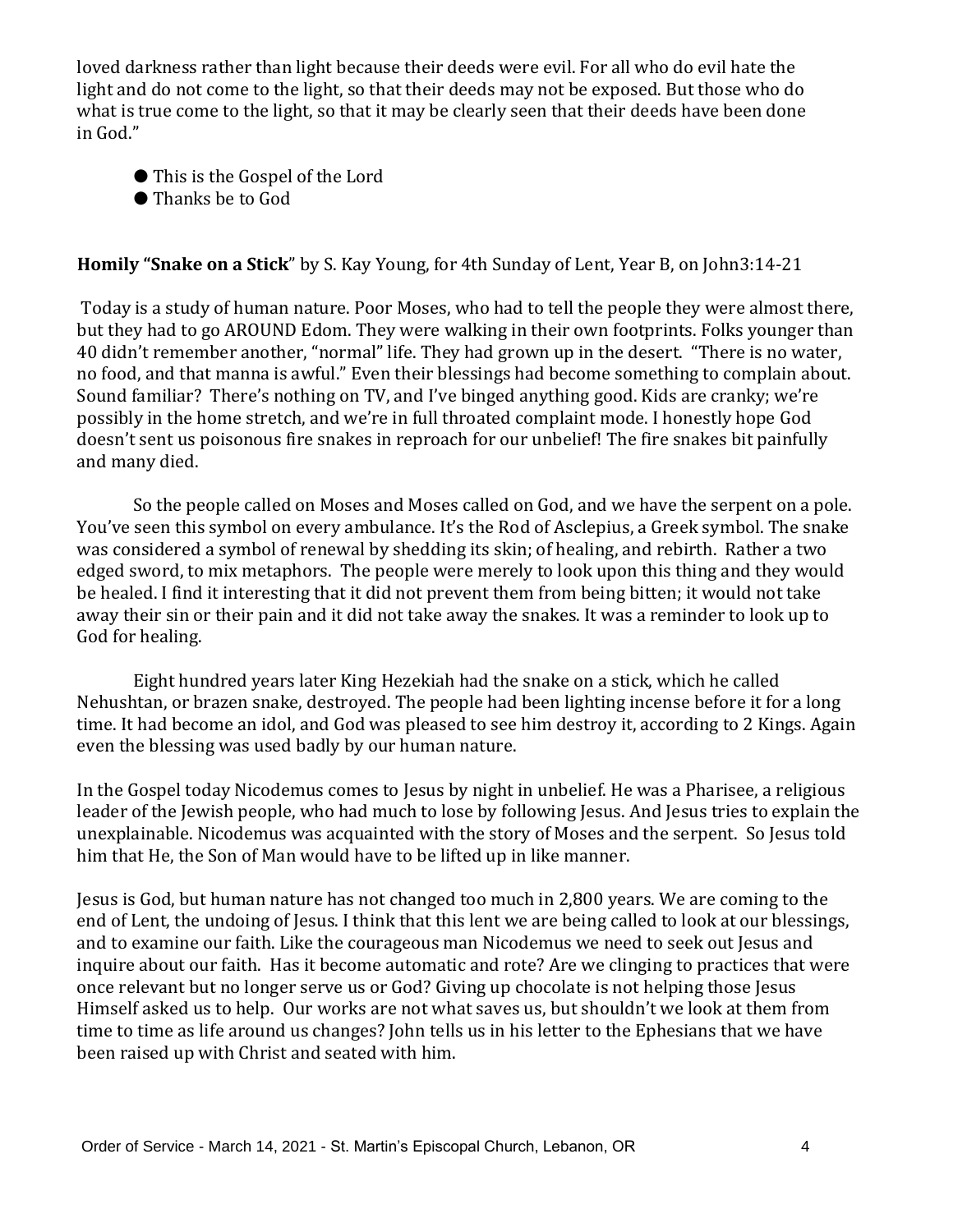Right now, though we are dead through trespasses and sin, children of wrath according to John's letter to the Ephesians, the mercy and love of God has made us alive in Christ. He was lifted up so that we may have eternal life for the mere price of looking up. Not by looking down at one another in their—our—shortcomings. Not by works, not in competition or judging of the circumstances that beset us in our all too human state, but by coming to the light of Christ.

It's not too late to have a holy Lent.

#### **Prayers of the People: a special form for the 4th Sunday in Lent The response is** *People Lord, graciously hear us.*

God lifted up Christ in the wilderness of the world. As we prepare for the paschal feast, let us lift up our prayers to God for all peoples everywhere.

For the holy catholic church throughout the world, sharing the death and resurrection of Christ**.**

**Lord, hear us.** *People* **Lord, graciously hear us.**

For this parish of St. Martin's, that we may be faithful to our mission and respond to the spiritual needs of those around us with compassion, joy, and truth.

#### **Lord, hear us.** *People* **Lord, graciously hear us.**

For Michael our Presiding Bishop, Diana our Bishop, for all clergy, deacons, and all who minister in Christ, and for all the holy people of God.

**Lord, hear us.** *People* **Lord, graciously hear us.**

For all who are preparing for new birth in the waters of baptism.

**Lord, hear us.** *People* **Lord, graciously hear us.**

For all the peoples of the earth and for their leaders.

**Lord, hear us.** *People* **Lord, graciously hear us.**

For all who are sick, wandering, afflicted, or oppressed, especially those on our prayer list and those we name at this time, silently or aloud.

**Lord, hear us.** *People* **Lord, graciously hear us.**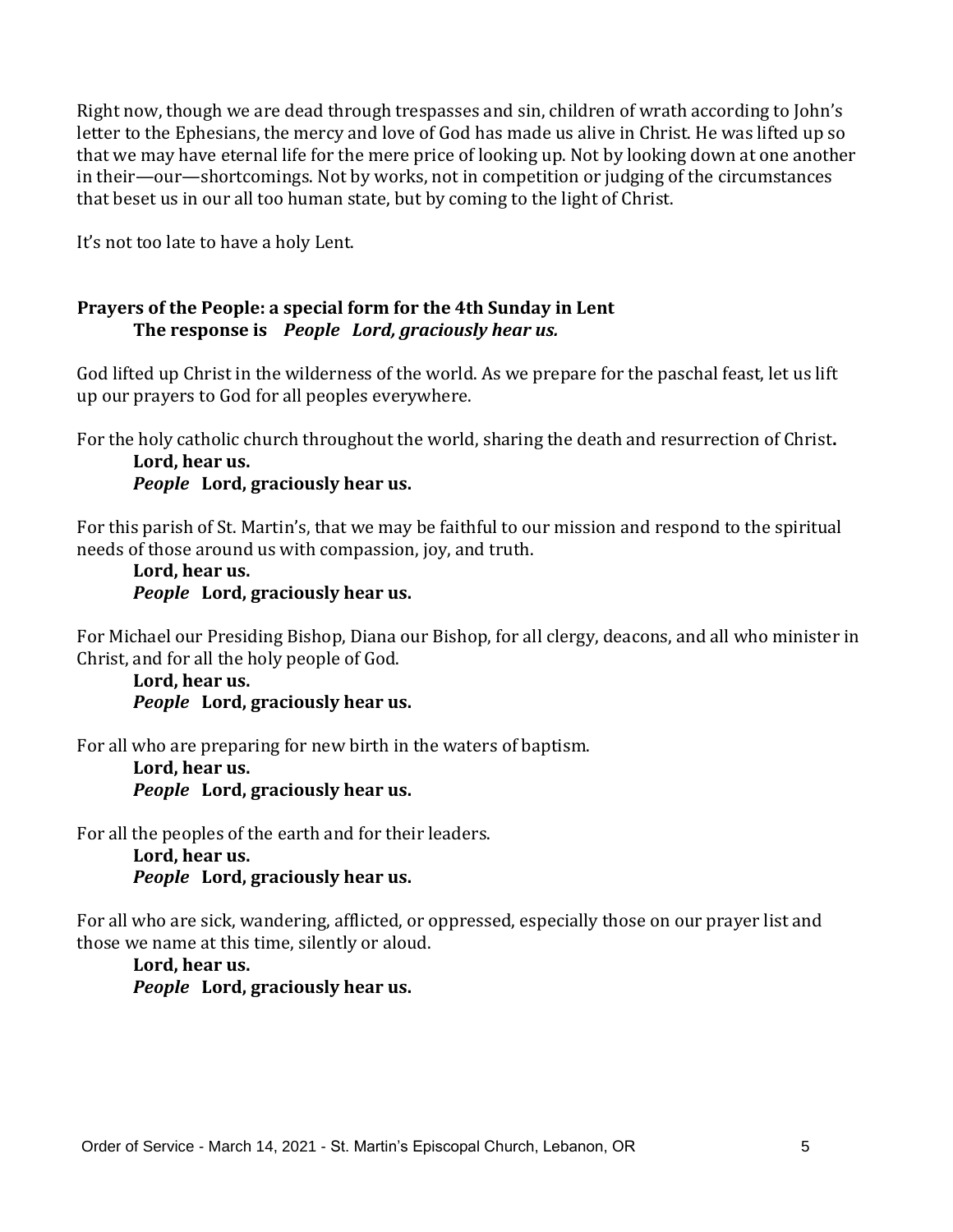For those who rest in the peace of Christ, and for all the departed, especially Florence Farmer, Socco Fierro; Clayton Keith Reed III; Timothy McQueary; Miguel Alba, for all who have died from Covid, and for all whose names are known to God. May light perpetual shine upon them.

## **Lord, hear us.** *People* **Lord, graciously hear us.**

For our families, friends, and companions, and for all those we love.

**Lord, hear us.** *People* **Lord, graciously hear us.**

# *Celebrant*

Blessed are you, God of Moses, for you sent the light into the world. Receive the prayers we offer this day for those in need in every place and anoint the head of all who come to your table. Glory to you for ever and ever**.** *Amen.*

# **Prayers**

# **A Collect for Lent** :

Almighty God, may we, by the prayer and discipline of Lent, enter into the mystery of Christ's sufferings; that by following in the Way, we may come to share in the glory; through Jesus Christ our Lord. *Amen.*

## *For the Poor and the Neglected (BCP p. 824)*

Almighty and most merciful God, we remember before you all poor and neglected persons whom it would be easy for us to forget: the homeless and the destitute, the old and the sick, and all who have none to care for them. Help us to heal those who are broken in body or spirit, and to turn their sorrow into joy. Grant this, Father, for the love of your Son, who for our sake became poor, Jesus Christ our Lord. *Amen***.**

# *For the Oppressed*

Look with pity, O heavenly Father, upon the people in this land who live with injustice, terror, disease, and death as their constant companions. Have mercy upon us. Help us to eliminate our cruelty to these our neighbors. Strengthen those who spend their lives establishing equal protection of the law and equal opportunities for all. And grant that every one of us may enjoy a fair portion of the riches of this land; through Jesus Christ our Lord. *Amen.*

# **Lord's Prayer**

Our Father, who art in heaven, hallowed be thy Name, thy kingdom come, thy will be done, on earth as it is in heaven. Give us this day our daily bread.